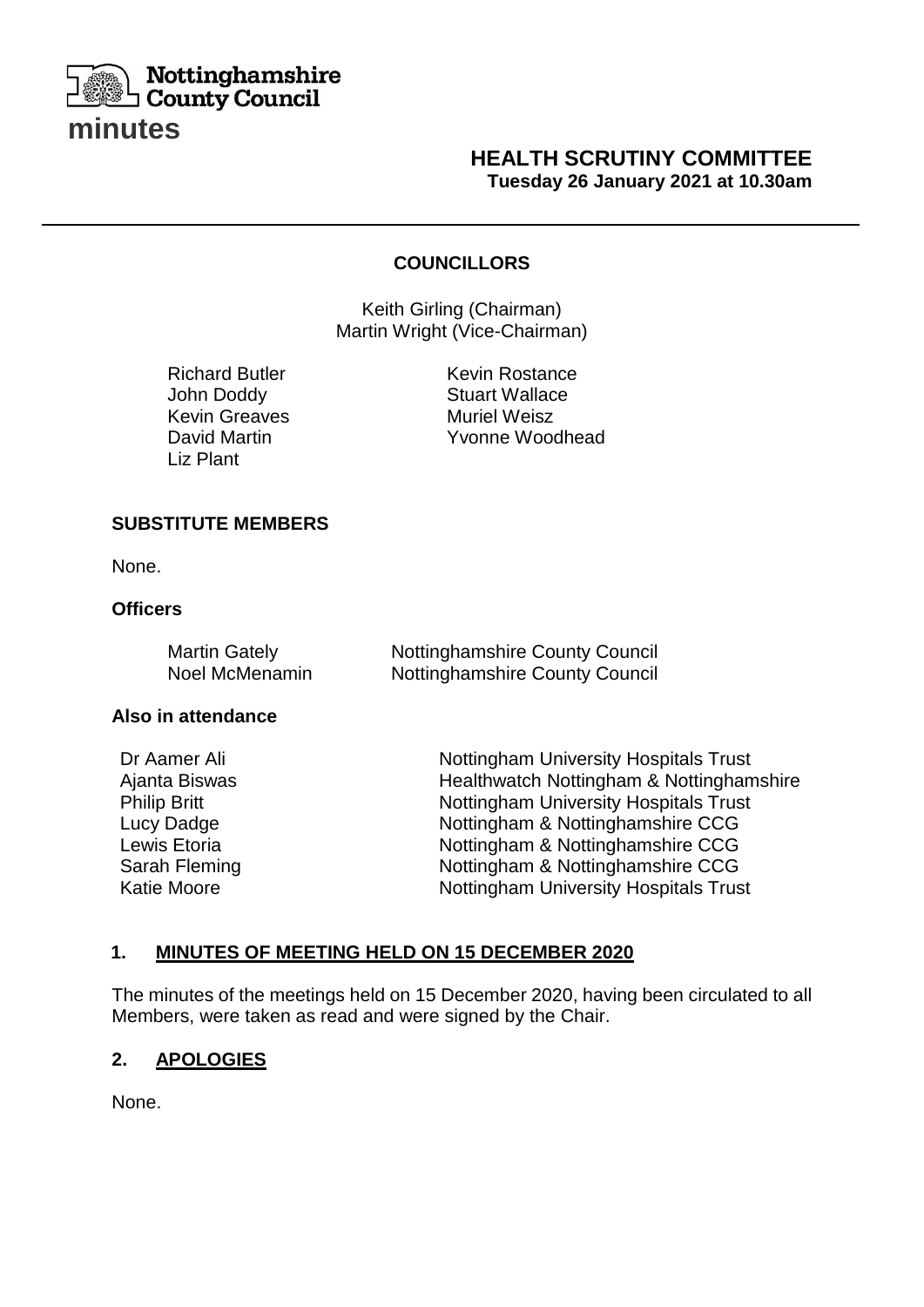# **3. DECLARATIONS OF INTEREST**

None.

# **4. DEMENTIA STRATEGY UPDATE – NOTTINGHAM UNIVERSITY HOSPITAL**

NUH representatives Dr Aamer Ali, Consultant in Health Care for Older People and Katie Moore, Head of Patient and Public Involvement, introduced the report, which provided an update on the progress of the 2019-2022 Delivering Excellence in Dementia Care Strategy.

The report highlighted the work of the Dementia Steering Group in helping guide, monitor and implement the Strategy. While resources had been diverted to address priorities associated with the Covid 19 pandemic, significant progress had been made in delivering training, environmental dementia audits and electronic dementia assessment. Further progress was required in respect of research, as well as on system-wide changes around information sharing.

During discussion, a number of issues were raised and points made:

- The Committee welcomed the NUH commitment to advancing it Dementia Strategy at a time of conflicting priorities and pressures, and especially welcomed the fact that dementia awareness training was mandatory for all staff;
- NUH representatives were not aware of specific issues in primary care around the issue of repeat prescriptions and blister pack for dementia patients, but undertook to raise the issue through Integrated Care channels. It was also pointed out that the new Primary Care Networks had in-house pharmacy provision;
- Assistive technology was prompting those providing health care to those over the age of 65 to conduct initial screening for dementia, which could, in turn, lead to more detailed assessment;
- It was explained that work was ongoing in respect of developing a standardised About Me document, which would assist in providing consistency of care for dementia patients in physical environments unfamiliar to them. It was also reported that NUH had received strong support locally for its Strategy from the Dementia Alliance;
- It was acknowledged that the role of voluntary support in hospitals had had to be curtailed during the pandemic, but that Tier 1 basic awareness training would be delivered to them when appropriate;
- The point was made that GP practices were also delivering a large number of dementia assessments.

The Chair thanked Dr Ali and Ms Moore for their attendance and contribution to discussions, and requested a further update in January 2022.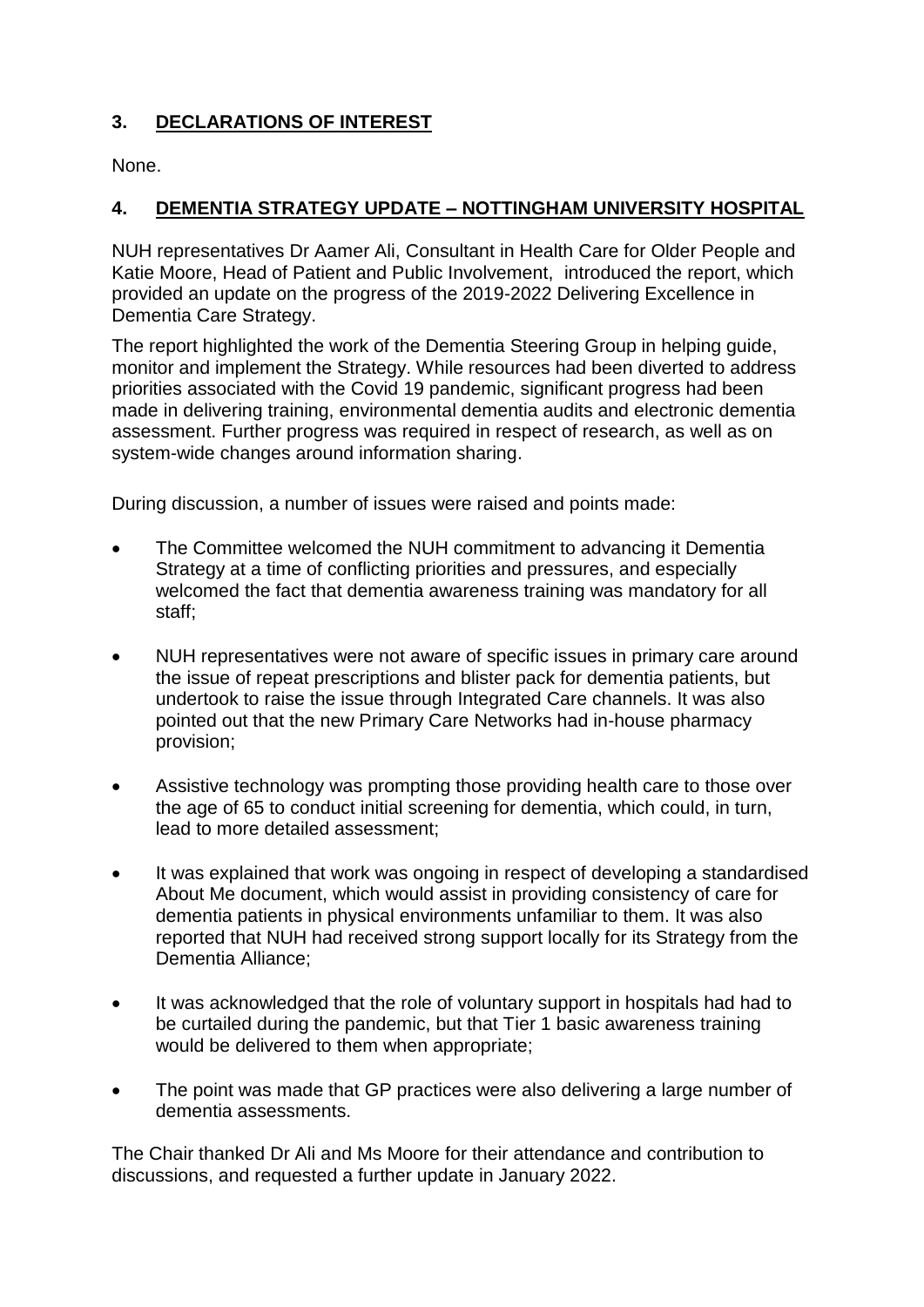## **5. TOMORROW'S NUH**

Sarah Fleming, Head of Programme Delivery, introduced a report of the Nottingham and Nottinghamshire CCG, updating the Committee on the CCG's plans for reshaping Health Services in Nottinghamshire through the Tomorrow's NUH programme of work. The programme looked to draw upon funding available under the national Health Infrastructure Programme 2 (HIP 2) initiative.

The Committee had previously been advised that a pre-consultation business case was being developed with a view to conducting a full public consultation in the summer of 2021. A range of pre-consultation engagement activity had already been conducted, including a virtual events programme, online survey, a stakeholder reference group overseen by Healthwatch Nottingham and Nottinghamshire and outreach work with specific patient cohorts.

Work was currently ongoing to develop a range of options on which to consult, at which point additional detail would be available. Though feedback was broadly positive, there had been some criticism of the lack of specific detail at the preconsultation engagement stage.

Ms Fleming, assisted by Ms Dadge, Mr Etoria and the Tomorrow's NUH Programme Director Mr Britt addressed a number of issues raised and points made during discussion:

- Committee members welcomed the initiative, and were reassured that significant demographic changes, such as the expansion of housing stock at Hucknall, were informing future long-term planning;
- While the funding available under HIP 2 initiative was for hospital building infrastructure, it was imperative that appropriate long-term service configuration and delivery was addressed and accommodated when overhauling the hospital estate;
- Several members commented on the relatively low levels of response to the pre-consultation engagement process, but acknowledged that engagement would be easier when there were more concrete proposals available for consideration. It was also confirmed that complaints raised at the preconsultation stage were being followed up;
- It was confirmed that plans for full and ongoing engagement with NUH staff were in place;
- It was confirmed that population health data was being examined at the mini-Super Output Area level to determine future health care need;
- The view was expressed that it was desirable to separate out elective and emergency provision to ensure consistency of service delivery.